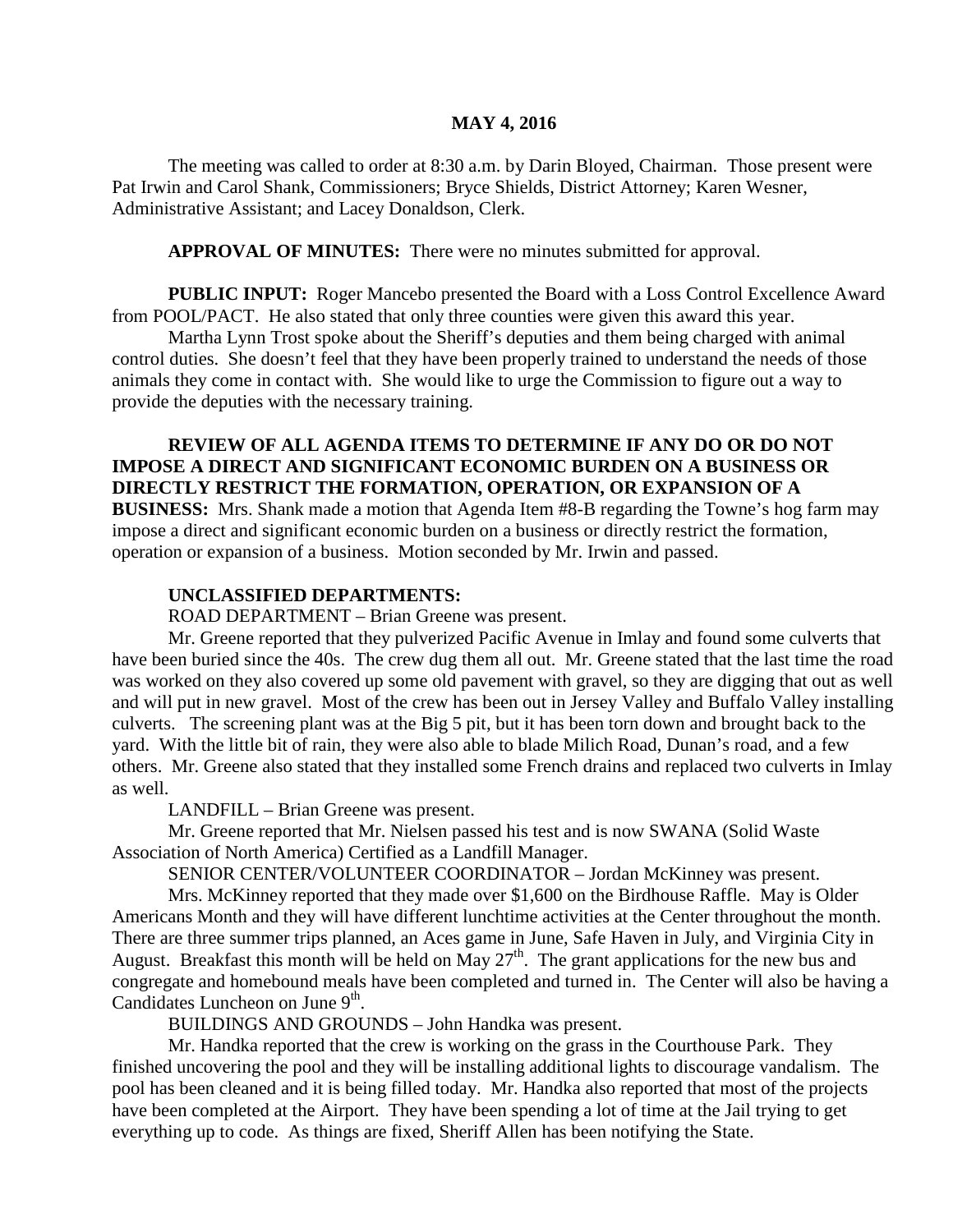Mr. Irwin stated that he spoke with Bob Rice of NV Energy regarding the light poles in the park. He should be contacting Mr. Handka. Mr. Bloyed also spoke to Mr. Rice's supervisor about the urgency to trim the trees, so hopefully we can at least get the lines dropped.

Mr. Bloyed asked how the softball fields are looking. Mr. Handka stated that they are looking really well. Mr. Handka stated that the NDF (Nevada Division of Forestry) prison crew will be out this month to do some clean-up at both cemeteries and the museum.

*Discussion regarding placement and insurance/indemnification for bounce houses/mechanical bull booths:* Mr. Handka stated that he hasn't heard from anyone. Mr. Shields stated that he spoke with Marianne Papa and she hasn't received the insurance from the vendor. As soon as she does she will forward it to the DA's office.

COMMUNITY CENTER/ECONOMIC DEVELOPMENT – Heidi Lusby-Angvick was present.

Mrs. Lusby-Angvick gave the Board a copy of the Pershing County Business Retention & Expansion Survey. Nine businesses were interviewed in this process.

Mrs. Lusby-Angvick also reported that she meets with the contractor who is remodeling the kitchen on a weekly basis. She does not have a completion date yet, but they are really motivated to get done. The NRA (National Rifle Association) Dinner was held April 22<sup>nd</sup> and was successful in spite of the kitchen.

Economic Development did a YouTube campaign with Madden Media and it went live today. They are also working on an economic development video with THS Visuals. They will be in town filming the first part of June.

WNDD (Western Nevada Development District) will be holding their June meeting in Lovelock. They will be having a dinner and will be touring the Industrial Park.

Mrs. Lusby-Angvick also noted that the  $4<sup>th</sup>$  grade field trips to the museum and Indian Caves will be May 16-18.

*Approval of Change Orders for kitchen remodel project:* Change Order #1 is for a Performance and Material Bond. Mr. Shields stated that the County is not obligated to pay this. Change Orders #2-4 were things that the Community Center Board asked be added when the bid was awarded.

Mr. Irwin made a motion to approve Ferrel Construction's Change Orders #2, #3, and #4 for the Community Center remodel in the amount of \$2,831.00 and hold back on Change Order #1 until additional research can be conducted. Motion seconded by Mrs. Shank and passed.

PUBLIC DEFENDER – Mr. Bloyed stated that Mr. Cochran attended the Humboldt County Commission meeting. Mrs. Shank stated that Humboldt County doesn't want to sever its ties with us and would like to enter into a new MOU (Memorandum of Understanding) with Pershing County. They will have an item on their next agenda to approve.

Mrs. Shank stated that Mineral County has gone out to bid for their Public Defender services. Mrs. Shank was unaware if Mr. Cochran had submitted something.

## **ELECTED DEPARTMENTS:**

LACEY DONALDSON, CLERK-TREASURER – Mrs. Donaldson stated that she is still preparing for the upcoming election. Early Voting starts on Saturday, May 28<sup>th</sup>. She also stated that the office is short-staffed so they have been dealing with that. She also informed the Board that an ad will be in the paper looking for interested parties to form "for and against" statements in regards to the Fuel Index Tax Question for the General Election. If no one is interested the Clerk must write those statements.

|                 | Approval of corrections/changes to the Tax Roll: Three corrections were submitted as follows: |                             |  |
|-----------------|-----------------------------------------------------------------------------------------------|-----------------------------|--|
| APN #001-213-02 | Wade & Dawn Randolph Assessed Value Error                                                     |                             |  |
| APN #007-550-23 | Jason & Martha Sutherland Assessed Value Error                                                |                             |  |
| APN #012-080-31 | Solidus Resources, LLC                                                                        | <b>Assessed Value Error</b> |  |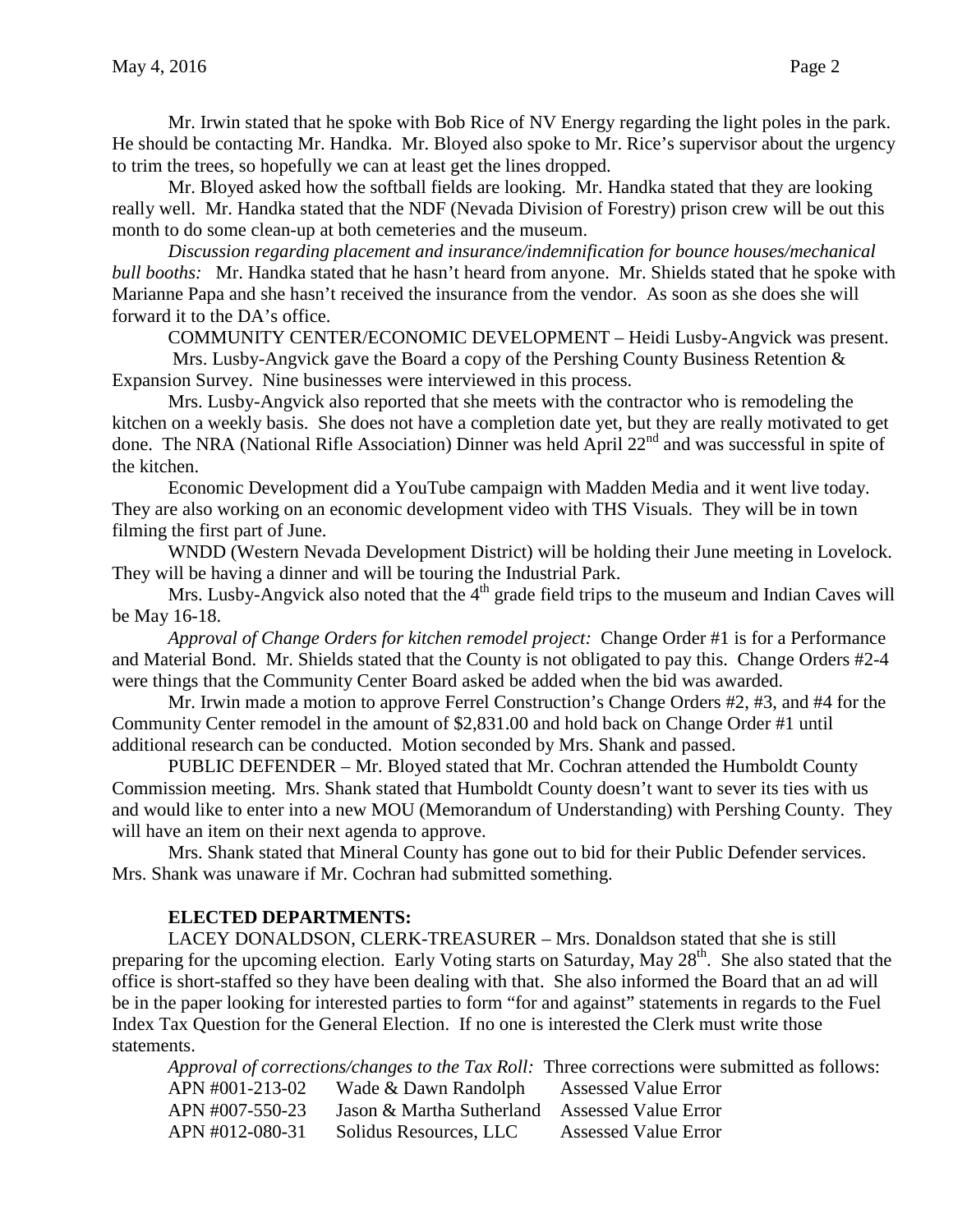Mr. Irwin made a motion to approve the corrections as presented. Motion seconded by Mrs. Shank and passed.

RENE CHILDS, RECORDER-AUDITOR – Mrs. Childs gave the Board the end of the month reports. She stated that she will have a list of all the grants the County currently has for the Board to review at the next meeting. Mrs. Childs participated in a call Friday with Family Resources. They would like their grant to be administered by the County. An item will be put on the next agenda. Mrs. Childs also reported that all the research cabinets were moved yesterday to make way for the ongoing construction.

*Request for approval of Critical Need Position through PERS for retired reserve deputies for Pershing County Law Enforcement Center:* Mrs. Shank made a motion to approve the Critical Need Position through PERS for retired reserve deputies for the Pershing County Law Enforcement Center. Motion seconded by Mr. Irwin and passed.

**PROCLAMATIONS AND AWARDS:** NATIONAL HOSPITAL WEEK, MAY 8-14, 2016 – Mrs. Shank made a motion and read a Proclamation declaring May 8-14, 2016 National Hospital Week. Motion seconded by Mr. Irwin and passed.

MENTAL HEALTH AWARENESS MONTH, MAY 2016 – Mr. Irwin made a motion and read a Proclamation declaring May 2016 Mental Health Awareness Month. Motion seconded by Mrs. Shank and passed.

EMERGENCY MEDICAL SERVICES (EMS) WEEK, MAY 15-21, 2016 – Mrs. Shank made a motion and read a Proclamation declaring May 15-21, 2016 EMS Week. Motion seconded by Mr. Irwin and passed.

EMERGENCY MEDICAL SERVICES (EMS) FOR CHILDREN DAY, MAY 18, 2016 – Mr. Irwin made a motion and read a Proclamation declaring May 18, 2016 EMS for Children Day. Motion seconded by Mrs. Shank and passed.

NEVADA WILDFIRE AWARENESS MONTH, MAY 2016 – Mrs. Shank made a motion and read a Proclamation declaring May 2016 Nevada Wildfire Awareness Month. Motion seconded by Mr. Irwin and passed.

**ADVISORY BOARD APPOINTMENTS/RESIGNATIONS:** PERSHING COUNTY ECONOMIC DEVELOPMENT AUTHORITY / COMMUNITY CENTER – A letter of resignation was received from Julie Lyon.

Mrs. Shank made a motion to accept the resignation of Julie Lyon from the Pershing County Economic Development Authority Board. Motion seconded by Mr. Irwin and passed.

## **ELECTED DEPARTMENTS, CONT.D**

LAURI CERINI-JONES, ASSESSOR – Mrs. Cerini-Jones reported that the Personal Property Declarations have been prepared and mailed ahead of schedule. The Exemption Notices are being printed today. Mrs. Cerini-Jones stated that they are going to start holding people accountable and requiring the notices to be returned by June 15, per Statute. Mrs. Conn is in the field working on new construction.

**CORRESPONDENCE:** There was no correspondence discussed.

**CO-LOCATION AND SERVICE AGREEMENT FOR MENTAL HEALTH SERVICES BETWEEN STATE OF NEVADA, DEPARTMENT OF PUBLIC WORKS AND PERSHING COUNTY FOR OFFICE SPACE LOCATED AT PERSHING GENERAL HOSPITAL:** Mr. Shields stated that he was given some wrong information as the location is not Pershing General Hospital; it is the Community Health Nurse's Office. This item will be placed on a future agenda.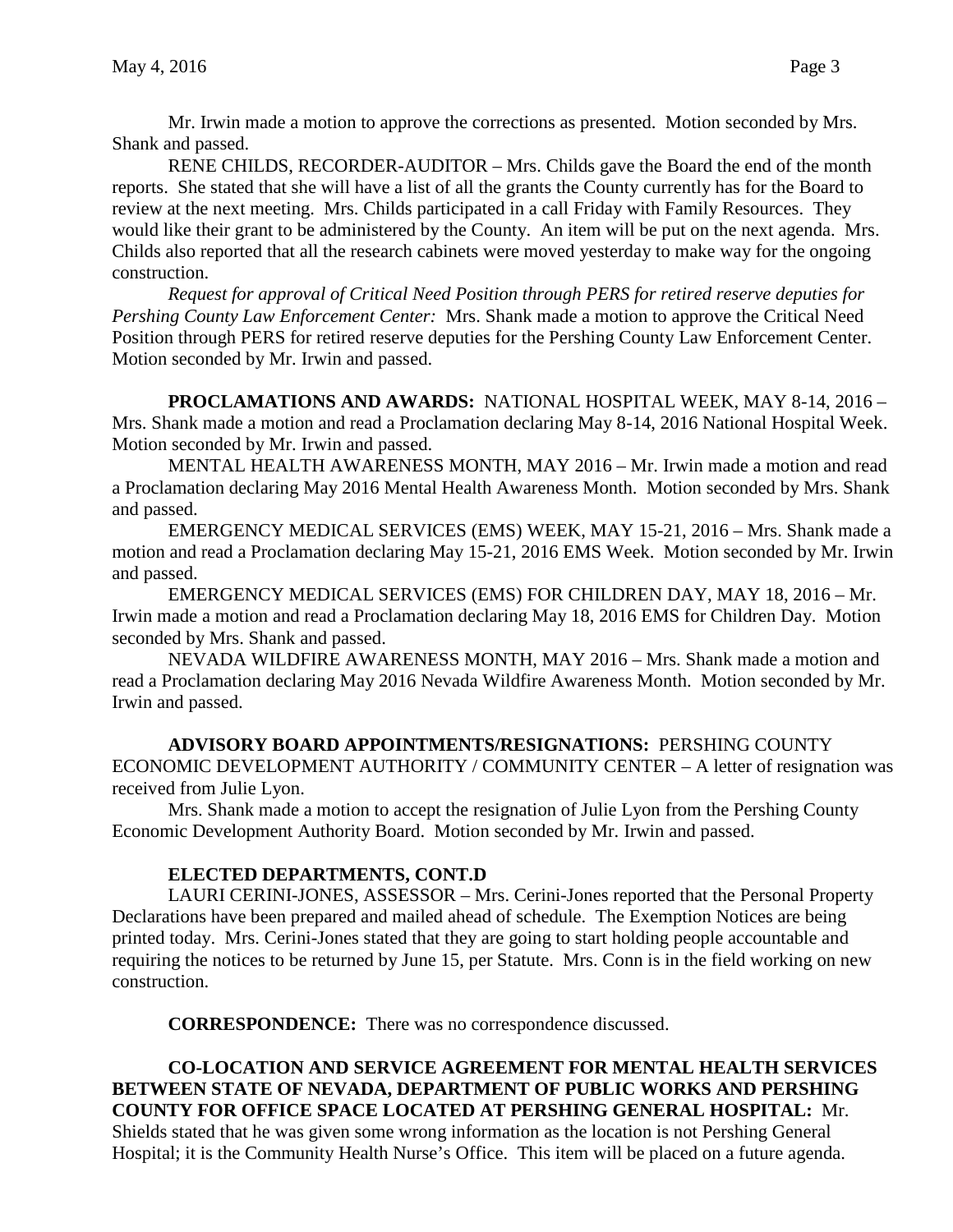The meeting recessed at 9:38 a.m. and reconvened at 10:06 a.m.

**PLANNING DEPARTMENT:** James Evans and Damien McKinney were present.

Mr. Evans stated that there will not be a Planning Commission meeting this month. There will be a meeting in June.

**IMLAY WATER:** Mr. Evans reported that the tank cleaning is scheduled for May 14<sup>th</sup> and the Sanitary Survey is scheduled for May  $16<sup>th</sup>$ .

**BUILDING DEPARTMENT:** Mr. Evans gave the Board the monthly fees collected and permits issued report. They were also given a report from the Code Enforcement Officer.

Mr. Bloyed asked about the progress on the Archival Building. Mr. Evans stated that they are getting close to having the footings done and hope to pour cement this week. He also reported that the Community Center kitchen project is going well.

**PETER AND CHERYL TOWNE:** DISCUSSION REGARDING ALLOWANCE OF A HOG FARM BY PETE TOWNE LOCATED IN AN MDR LAND USE DISTRICT UNDER CHAPTER 302 OF THE PERSHING COUNTY DEVELOPMENT CODE, SECTION 17.302.05-5 – Mr. Shields stated that a couple of weeks ago he was asked by the Planning and Building Department to issue an opinion in regards to the allowance of a hog farm in MDR (Medium Density Rural). Mr. Shields stated that he has concluded that as the current Development Code adopted in 2009 stands, they are not. He has spoken to Mr. Towne and was told that his hog farm has been in existence since the mid-80s, early 90s. The issue is that there is no grandfather clause designated in the current Development Code, nor in the 2003 version of that Code. Common law suggests that when these issues arise, the non-conforming land use is entitled to a grandfather clause, but that designation is fact driven. Mr. Shields is suggesting that his office, the Planning Department and the Commission do some more research on the matter. As both parties are present today, Mr. Shields thought it might be beneficial to hear from them.

Mr. Towne stated that he started the hog farm in 1972. Mr. Bloyed asked if, at that time, the property was all contiguous. Mr. Towne stated that he had the whole section. Mr. Bloyed also asked if there was any time that the Towne's stopped farming. Mr. Towne stated that the operation was off and on as they changed the configuration, etc. It was noted that the property owned by Martha Trost, which is the location of the original hog farm, was sold to her by the bank. Mr. Bloyed asked how many pigs the Towne's currently have. Mr. Towne stated that today he has 30 head, but two weeks ago he had 100. Mr. Irwin asked if there was ever a year that they had absolutely no pigs. Mr. Towne stated that he couldn't say for sure. Mr. Shields asked Mr. Towne how many pigs he had when he moved operations in 2001. Mr. Towne stated that he had 60 sows, but he had already moved off the property that now belongs to Ms. Trost by that time. Mr. Shields asked what has been the motivating factor in ramping up the business now. Mr. Towne stated that his wife is the motivating factor. Mr. Shields asked if they have a planned maximum capacity of sows. Mr. Towne stated that the plan is 4 sows per month and they do not plan to exceed between 80-100 pigs at one time. Mr. Shields asked what the maximum number of pigs they have had on the farm in the past was. Mr. Towne stated that they had 3,000. This number was curtailed sometime in the 90s as the pigs had to be quarantined and were put down. Within 60 days after that incident, they were back up to 60 sows.

Martha Lynn Trost gave the Board a letter pointing out her objections and read some of them out loud.

Mr. Shields stated that the Sheriff has a timed event on the agenda and has another meeting he has to get to. The Board will come back to this item after the Sheriff gives his report.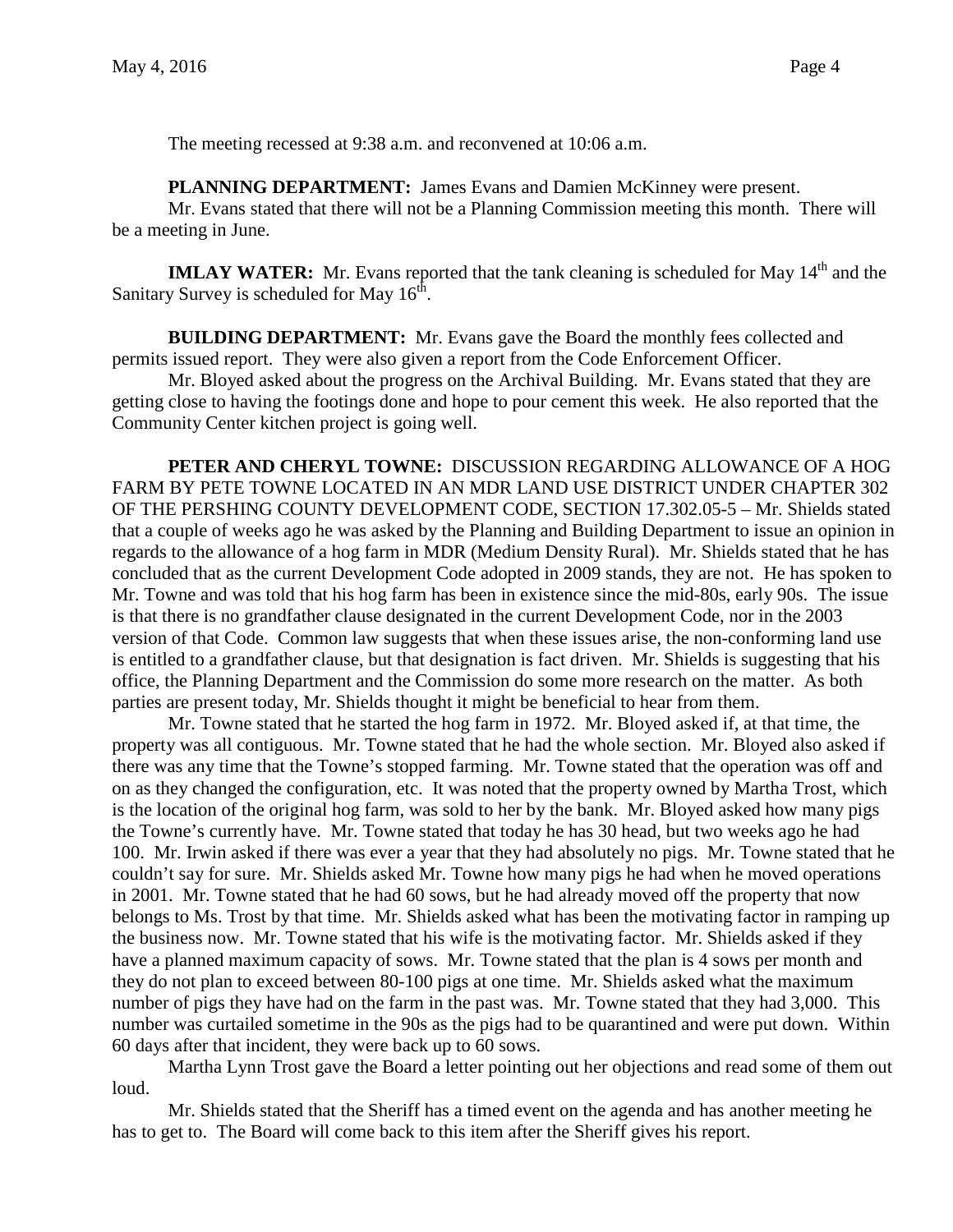**SHERIFF JERRY ALLEN:** Sheriff Allen stated that the Inmate Work Crew has been doing several projects. Sheriff Allen also reported that he has a deputy that is leaving later this month and he would like to fill the position as soon as possible. An item will be on the next agenda for approval, but the Board did not have a problem with Sheriff Allen advertising the position.

UPDATE ON 2016 BURNING MAN EVENT – Sheriff Allen stated that he is leaving after this meeting to attend a Sheriff's and Chief's meeting in Carson City. He is currently looking for recruits to work this year's event.

DISCUSSION REGARDING PAYMENT TO SH ARCHITECTURE IN THE AMOUNT OF \$1,037.33 FOR THE PERSHING COUNTY LAW ENFORCEMENT CENTER DESIGN PROJECT – Sheriff Allen stated that he hasn't received any correspondence from SH Architecture since the last billing he received. The last time he spoke with Dennis Panars he was under the impression that we still had funding available. Mrs. Childs stated that she is currently holding this check. To date, including this payment, we will have paid \$22,657.41. Mrs. Childs believes the Board authorized \$20,250. Mr. Irwin stated that he would call SH and see what he can find out.

**CONTINUED DISCUSSION REGARDING THE TOWNE HOG FARM:** Mrs. Trost spoke about Pershing County's zoning laws. She stated that under 17.302.05.5, hog farms cannot be located within ½ mile of any dwelling. Her home is within this ½ mile. She also stated that case law states that a grandfather status is based on original zoning allowances and her research does not show any such allowance. Mrs. Trost stated that the original hog farm was never lawful. Mrs. Trost has additional concerns about air quality and waste. Mrs. Trost stated that Mr. Towne is notorious for not obtaining permits.

Ronald Cwetna also spoke and is concerned that this would open it up to other people to do the same thing.

Mr. Towne spoke about other properties in the county that have received grandfather allowances for the same thing. He stated that he specifically bought the property in Grass Valley to have horses, pigs, and cattle.

Mr. Bloyed stated that no action will be taken today. The Board will do some more research and speak with legal counsel and this will be put back on a future agenda. Mr. Towne asked if he was to "cease and desist". Mr. Shields stated that no determination has been made and things can continue as is until further notice.

Mrs. Trost asked if neighbors would be formally notified. Mr. Evans stated that notices are only sent to neighbors within 300 square feet unless it is a Master Plan Amendment. Mr. Bloyed stated he would like notices sent to neighbors within a ½ mile. Mr. Irwin stated that the Grass Valley Advisory Board could also help get the word out.

Mr. Irwin asked to discuss the Planning and Building Department again. He would like the Code Enforcement report to have its own agenda item. He also asked Mr. Shields if it would be inappropriate to list the addresses of concern. Mr. Shields did not feel it would be appropriate and thought Mr. McKinney's report gave sufficient information.

**VOUCHERS:** Mrs. Shank made a motion to approve the vouchers as submitted. Motion seconded by Mr. Irwin and passed.

**REPORT FROM LEGAL COUNSEL:** Mr. Shields and Bob Redd sat down with a reporter from The Arizona Republic to discuss BLM management in the West.

Mr. Shields was asked to draft a letter to Attorney General Laxalt regarding moving forward with litigation against BLM for the wild horse and burrow issues in Nevada.